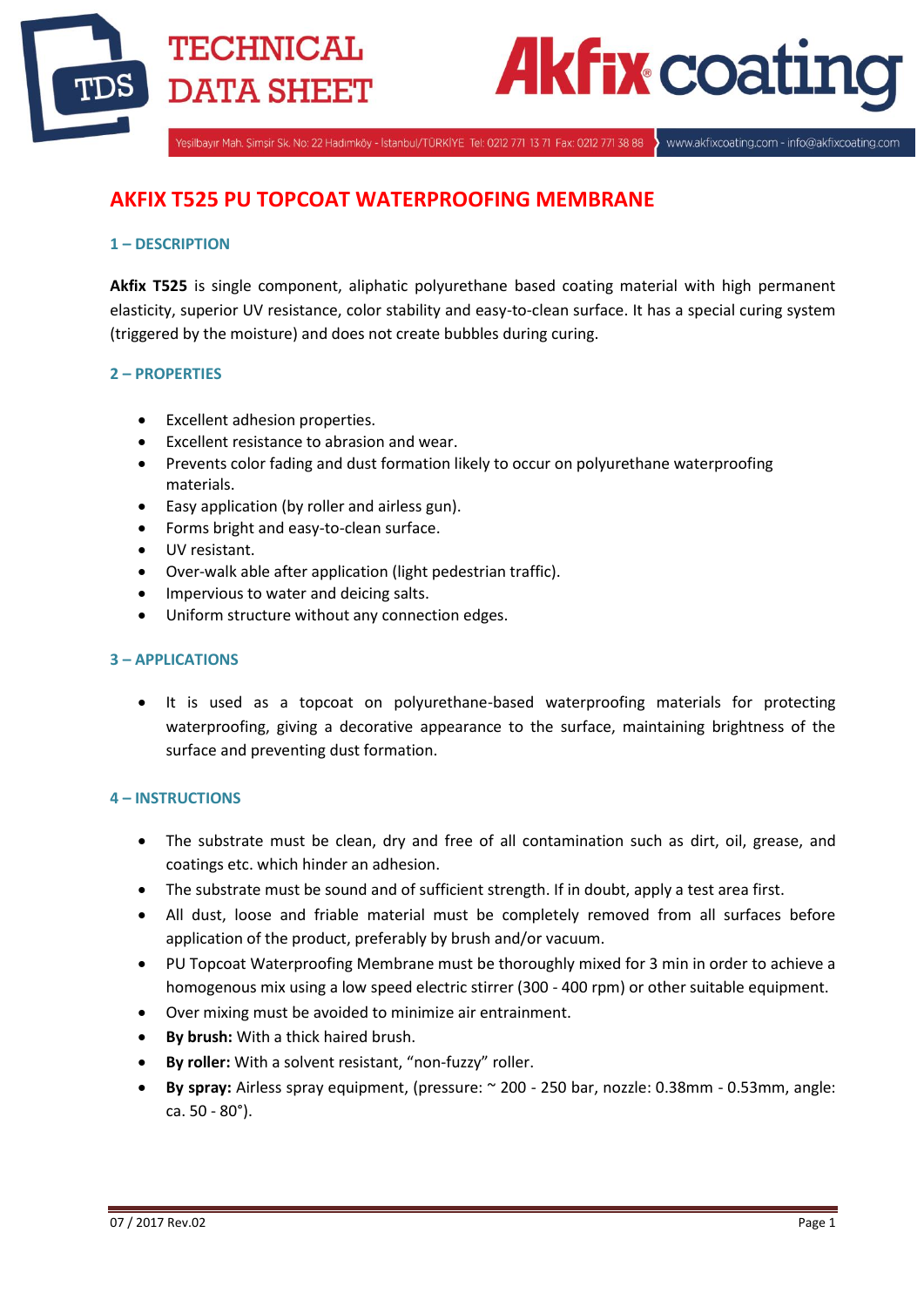

# **Akfix coatij**

Yeşilbayır Mah. Şimşir Sk. No: 22 Hadımköy - İstanbul/TÜRKİYE Tel: 0212 771 13 71 Fax: 0212 771 38 88

www.akfixcoating.com - info@akfixcoating.com

#### **5- PACKAGING**

• 15 kg metal can.

# **6- STORAGE AND SHELF LIFE**

 9 months from date of production if stored properly in original, unopened and undamaged sealed packaging in dry conditions at temperatures between +5°C and +35°C.

# **7- SAFETY**

For information and advice on the safe handling, storage and disposal of chemical products, users shall refer to the most recent Material Safety Data Sheet containing physical, ecological, toxicological and other safety-related data.

#### **8- RESTRICTIONS**

- The substrate must be clean, dry and free of all contamination such as dirt, oil, grease, and coatings etc. which hinder an adhesion.
- The substrate must be sound and of sufficient strength
- For optimum application, do not allow liquid polyurethane waterproofing membrane to be heated by direct sunlight or other heat sources.
- The product can be applied by brush, roller or airless spray. Work well with a brush in difficult areas. Apply subsequent layers after the first layer has cured tack free.
- Layer thickness of system: approx. 0.6 mm. If necessary, additional coats can be applied. For a final layer thickness of  $1.5 - 1.7$  mm minimum  $4 - 5$  coats are required. The product can be over coated with itself.
- Akfix T525, may form a slippery surface when wet. For non-slippery surface formation, 0.1-0.3 mm quartz may be applied during curing.
- The elastic properties are maintained at temperatures down to -20°C and up to +80°C.
- Clean all tools and application equipment with thinner immediately after use. Hardened and/or cured material can only be removed mechanically.